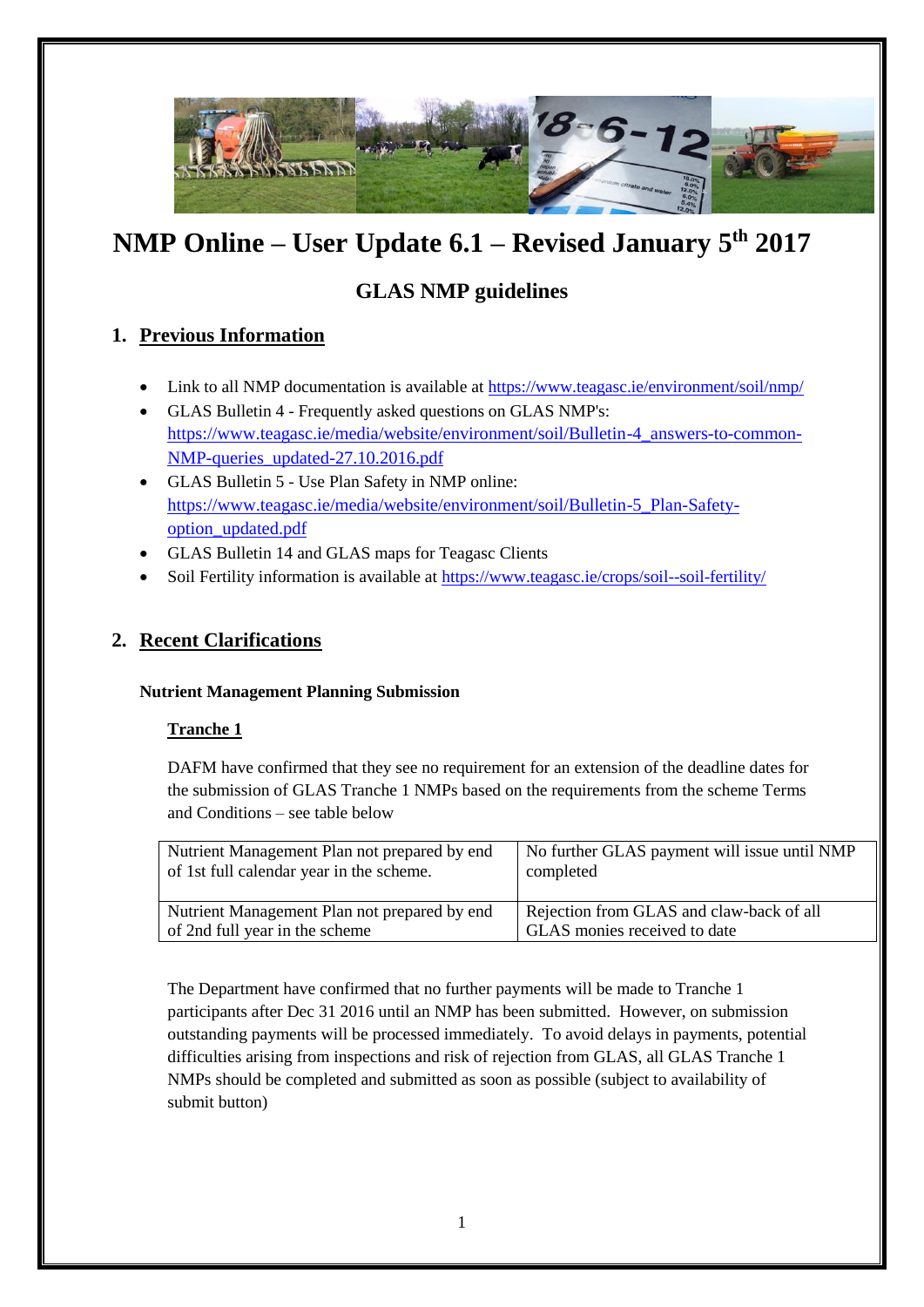#### **Tranche 2**

The initial deadline of 31 March 2017 for Tranche 2 GLAS NMPs should be adhered to. The deadline for receipt in relation to Rejection from GLAS is 31-12-2017 (as in Tranche 1)

#### **3. Other Clarifications**

Recent clarification from DAFM in relation to LIPP, organic manures and P index 1or 2 soils is below.

"Manure produced by grazing livestock on a holding may be applied to Index 4 soils on that holding in a situation where there is a surplus of such manure remaining after the phosphorus fertilisation needs of all crops on soils at phosphorus indices 1, 2 or 3 on the holding have been met by the use only of such manure produced on the holding."

It is acceptable for an adviser to indicate that crop requirement for LIPP and THM are satisfied by a Zero or very low application of organic manure on these plots. This is acceptable even where these plots are at index 1 or 2 and where manures have subsequently to be allocated to P index 3 even P index 4 soils. In other words it is within the rights of the planner to say that LIPP and THM have no requirement for organic manures.

Q. Do LIPP lands that are Islands have to be soil sampled where there is no possible access with machinery (no access via road/bridge)?

David Buckley DAFM - These can be described as mountain land/rough grazing meaning it does not have to be sampled assuming that is what it is and is not in receipt of fertiliser.

- Q. We also have instances of LIPP land that is untrafficable and does this need to be soil sampled for the GLAS NMP? David Buckley DAFM - Yes for the reasons set out in the bullet point directly below.
- Q. Trafficable grassland which receives no applied chemical/organic fertiliser can the farmer opt to not soil sample this area as this would only give them additional chemical n and p which wouldn't be used.

David Buckley DAFM - Must sample. GLAS Advisor can still allocate Zero chemical N and P. No issue with creating the crop type Grassland- Zero chemical N and P. Organic fertilisers may still be applied to these areas.

#### **4. Preparing Plans - MAPS**

- Where a farm has no organic manures produced during the winter period the adviser can replace Map 3 – Soil P and Organic Manure Map with a map showing a P Colour layer and Chemical Fertilisers labels.
- Where farms have high P status soils and lower K status soils then the adviser may consider modifying map 3 to Soil K colour layer and Organic manures label (or if no organic manures produced on the holding create a K colour layer map with Chemical Fertiliser label).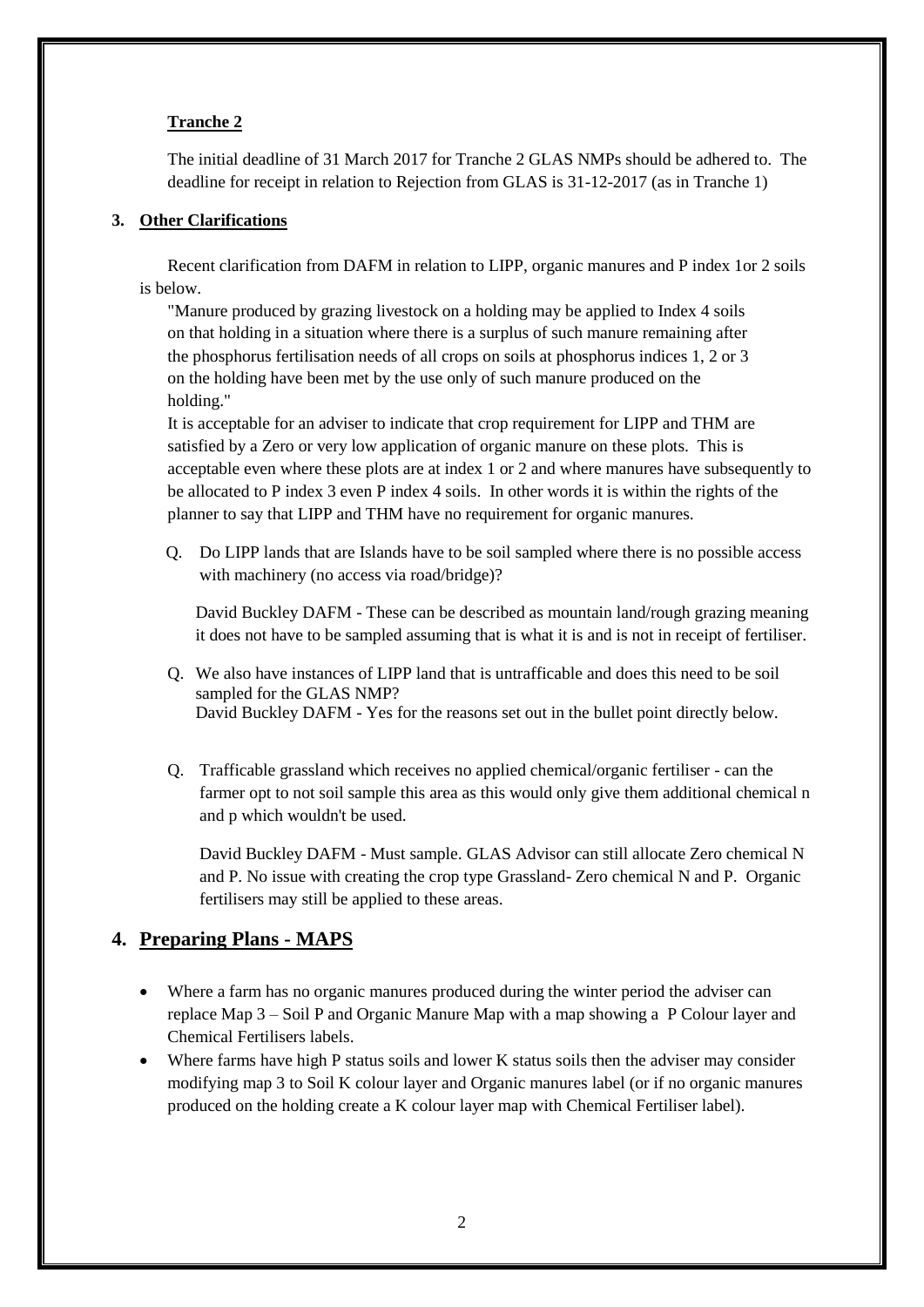## **5. Dilution**

• In the Slurry Summary page there is a new feature "Dilution factor – Dilutes added to Slurry" and in the Farm Yard Manure page there is a Nutrient Adjustment Factor. These were added to tackle two issues which led to an inaccurate estimate of the nutrient values of cattle slurry and Farm Yard Manure. Dilutes added to slurry also includes rainfall on open tanks but does not appear in "Total Slurry Produced"

| $\Phi$ .<br><b>Slurry - Slurry Storage Balance</b> |             |                     |                |         |         |
|----------------------------------------------------|-------------|---------------------|----------------|---------|---------|
| < Prev                                             |             |                     |                |         | Next >  |
| Farm Slurry Storage Balance                        |             |                     |                |         |         |
| <b>Slurry Produced (Animals)</b>                   | A           | 200.2               | m <sup>3</sup> | 44037.8 | Gallons |
| Slurry Produced (Dirty Yards)                      | B           | 122.4               | m <sup>3</sup> | 26924.2 | Gallons |
| Slurry Produced (FYM Seepage)                      |             | 0.0                 | m <sup>3</sup> | 0.0     | Gallons |
| Slurry Produced (Dairy Washings)                   | D           | 0.0                 | m <sup>3</sup> | 0.0     | Gallons |
| <b>Total Slurry Produced</b>                       | $E=A+B+C+D$ | 322.6               | m <sup>3</sup> | 70962.0 | Gallons |
| Dilutes Added to Slurry                            | $F=B+C+D$   | 122.4               | m <sup>3</sup> |         |         |
| <b>Dilution factor</b>                             | $G = A/E$   | 0.6                 | $\%$           |         |         |
| <b>Total Available Net Storage</b>                 |             | 387.2               | m <sup>3</sup> | 85172.0 | Gallons |
| Surplus Storage Available                          |             | 64.6                | m <sup>3</sup> | 14210.0 | Gallons |
| <b>Advisor notes</b>                               |             | <b>Farmer notes</b> |                |         |         |

# **6. Slurry**

There are two calculations in the system for the nutrient value of slurry.

 From a regulatory/Nitrates perspective (on the land and fert max page) the calculation of nutrient's in slurry is calculated as follows

Nutrients in Slurry = Nutrients / Year \* Storage Period in Weeks (dependent on zone or county that the farm is located in) / 52 (weeks)

e.g. =  $(85 * 16) / 52$ 

This value is used in the calculating the amount of chemical fertiliser a farmer can use.

However from a Nutrient Management perspective the calculation is based on

Nutrients in Slurry = Volume of Slurry \* Nutrient Composition of the Slurry

The volume of slurry needs to be computed to calculate

- The storage requirement under Manure storage Capacity (not Required for GLAS)
- The amount of slurry to be spread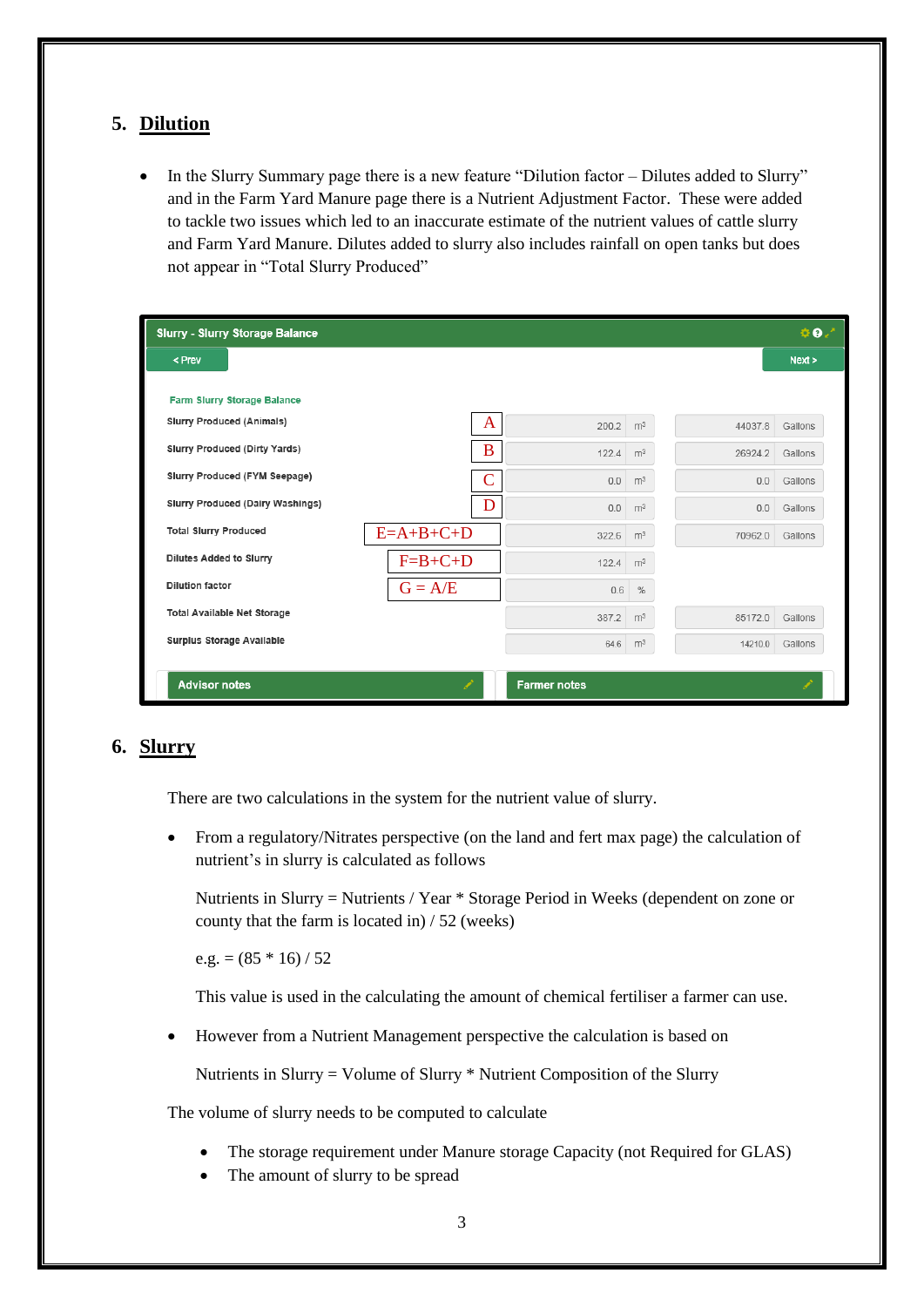In calculating the volume of slurry; the NMP system has the capacity be make a reasonably accurate estimate based on the following components

| <b>Source</b>                   | Included Y/N or Maybe included in NMP online                                                     |
|---------------------------------|--------------------------------------------------------------------------------------------------|
| <b>Neat Slurry from Animals</b> | Included based on Animal type and winter housing<br>Y<br>criteria                                |
| Dairy Wash                      | Is Dairy wash and Collecting yard wash completed and if<br>going to slurry is the storing method |
| Dirty Yards                     | If dirty yards entered under Slurry Produced                                                     |
| <b>FYM</b> Seepage              | For L and M Straw usage Dependent on animal type                                                 |
| <b>FYM Heap Seepage</b>         | If unroofed FYM Heaps entered                                                                    |
| Rainwater entering Open         | Maybe - Included automatically if open slurry tanks                                              |
| slurry Tanks                    | inputted into NMP online and the figures appears under<br>"Dilutes added to Slurry"              |

Because of the amount of water / dilutant entering the slurry, the nutrient value of the slurry can be quite different from the book value of a neat slurry (default values). This could lead to significant inaccuracy in nutrient advice. For this reason we have included options in NMP online which will allow you to be reasonably accurate in setting the nutrient value of slurry on the farm.

There are 3 types of cattle slurry listed in the plan. These are

- Cattle Slurry Composition based on a calculation of slurry and additional water/seepage adding to the slurry. The dilution factor is based on the calculation shown in the table above and where the "Manure Storage Capacity" optional setting has been selected and completed
- Cattle Slurry 7% Composition based on assumption of Low/Medium additional water and seepage adding to the slurry where the "Manure Storage Capacity" optional setting has been not been selected.
- Cattle Slurry 3% Composition based on an assumption of High additional water/seepage adding to the slurry where the "Manure Storage Capacity" optional setting has been not been selected.

The choice of which type of cattle slurry the user selects on the organic manures page depends on the plan you are completing

#### **GLAS Plans and Non-Derogation NMP's**

For GLAS and Non Derogation plans the "Manure Storage Capacity" and full winter facilities are normally not fully entered

#### **Use "Cattle Slurry" when**

- A detailed plan including storage capacity is not completed but you estimate a very low volume of additional water and seepage adding to the slurry
- A detailed plan including storage capacity is completed. In this case the dilution factor is calculated and automatically used in determining nutrient content for application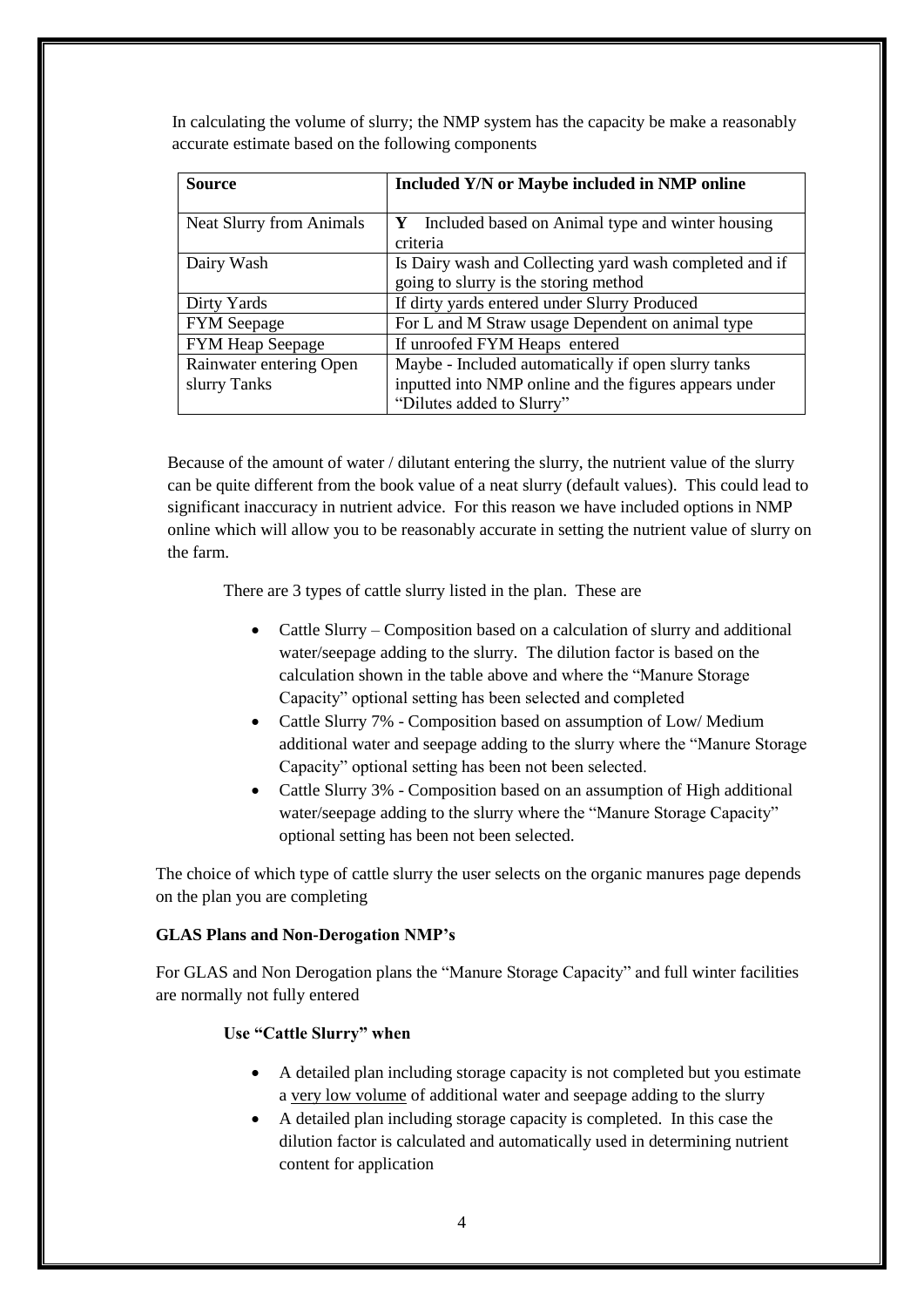In this situation the volume of slurry spread should **slightly exceed** the available amount shown.

#### **Use "Cattle Slurry 7%" when**

- A detailed plan including storage capacity is not completed but you estimate a Low/ Medium volume of additional water and seepage adding to the slurry
- In this situation the volume of slurry spread should **slightly exceed** the available amount shown.

#### **Use "Cattle Slurry 3%" when**

- A detailed plan including storage capacity is not completed but you estimate a high volume of additional water and seepage is adding to the slurry
- In this situation the volume of slurry spread should **significantly exceed** the available amount shown.

You as the user need to decide which is most appropriate on an individual plan basis.

#### **Derogation Plans**

For a derogation plan where winter storage details are entered the dilution effect is calculated by the system and "Cattle Slurry" should be used.

## **7. Farm Yard Manure.**

Where there is Farmyard Manure (FYM) on a farm there is an additional issue to be addressed, as the figures for volumes produced and nutrient content from the Nitrates Directive Statutory Instrument (SI) and accepted default figures simply do not add up. This leads to a nutrient value applied to crops far in excess of what is available. In particular at Medium and High Straw the calculated nutrient content is substantially higher than the combination of the manures produced by the animal and straw. To rectify a multiplier is applied and there is no requirement for user intervention as **the system handles the calculation.**

#### **8. Comments and Queries**

Q On the fertiliser programme page what are the limits of Organic fertilisers that can be applied per Ha or per Acre – on the right hand side.

This is a calculation of the total organic N applied in manures on a per hectare basis. The regulation states that this figure should not exceed 250 kg/ha on a derogation farm or 170 Kg on a non-derogation farm. (Foot note to Tables 12  $\&$  13). This equates to the following max application of manures for derogation farmers. However, the amounts listed below may be beyond what is practical for a particular crop type and are likely to lead to excess application of individual nutrients.

| <b>Organic fertiliser</b> | N Content | <b>Non-Derogation</b> |      | <b>Derogation</b> |      |
|---------------------------|-----------|-----------------------|------|-------------------|------|
|                           |           | Gals/acre             | t/ha | Gals/acre         | t/ha |
| Cattle Slurry (SI spec)   |           | 3000                  | 34   | 4400              | 50   |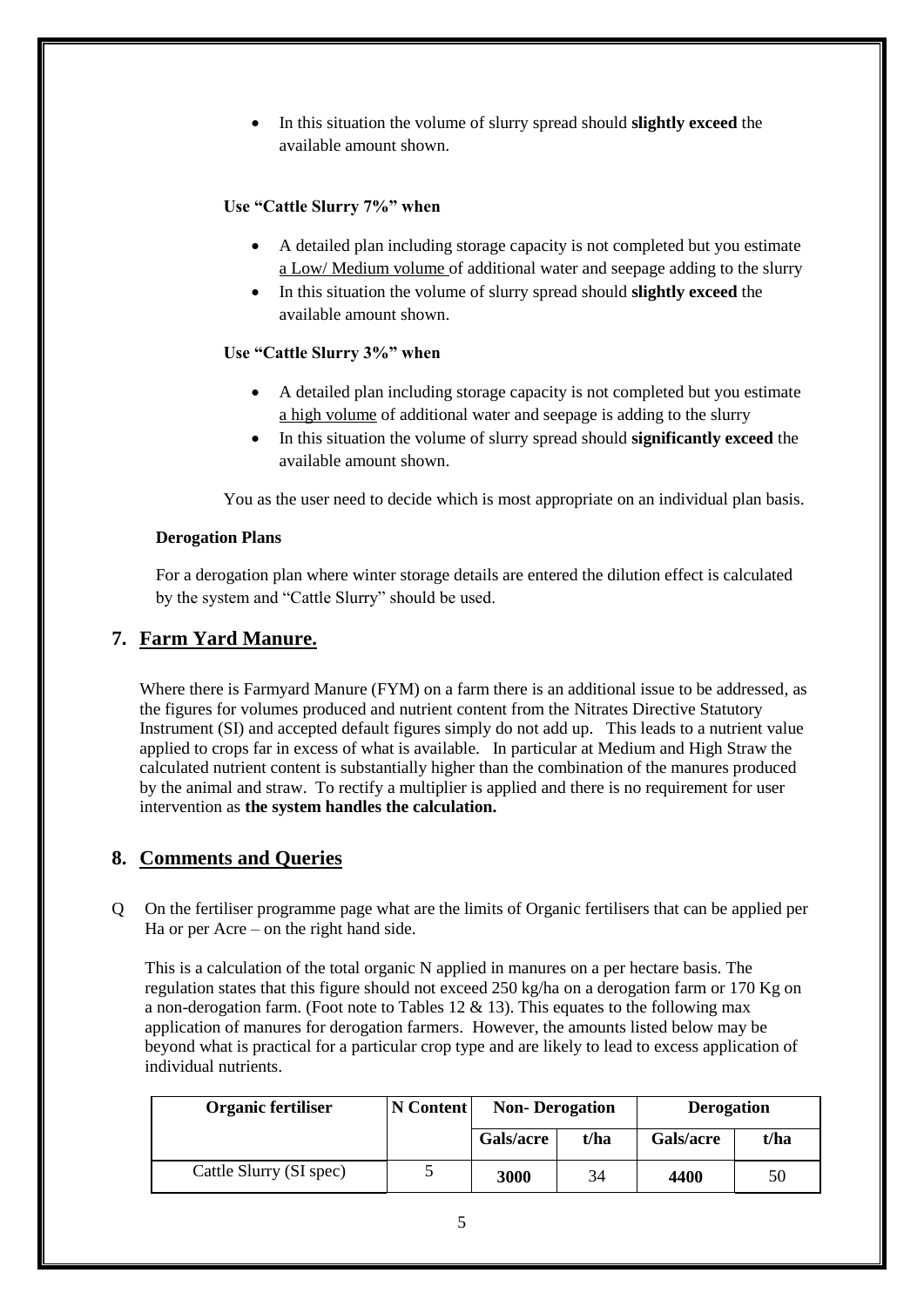| Dilute Cattle Slurry (7% DM)         | 2.7  | 5600        | 63  | 8200  | 93  |
|--------------------------------------|------|-------------|-----|-------|-----|
| Very Dilute Cattle Slurry (3%<br>DM) | 1.3  | 11600       | 131 | 17000 | 192 |
| Soiled Water                         | 0.6  | 25100       | 283 | 37100 | 417 |
| FYM (SI spec)                        | 4.5  | 3300        | 38  | 4900  | 56  |
| Pig Slurry                           | 4.2  | 3500        | 40  | 5300  | 60  |
| <b>Poultry Slurry</b>                | 13.7 | <b>1000</b> | 12  | 1600  | 18  |
| <b>Broiler litter</b>                | 11   | N/A         | 15  | N/A   | 23  |
| Layers Litter                        | 23   | N/A         | 7   | N/A   | 11  |
| Turkey manure                        | 28   | N/A         | 6   | N/A   | 9   |
| <b>SMC</b>                           | 8    | N/A         | 21  | N/A   | 31  |

It is recommended that the amount specified for application would be based on the soil fertility status, nutrient advice and best practice in relation to Nitrates (buffer zones etc), with particular emphasis on avoiding repeated applications of excess amounts of  $P \& K$ 

- Q. I have a few plans where N & P are exceeding the recommended and SI on a field basis but not on a farm basis.
- A. The maximum chemical N and P are calculated on a whole farm basis for the Nitrates Directive For grassland the Nitrates limits are an average; whilst on certain crops e.g. 2 cut silage the off takes and build-up requirement, may be significantly higher than on grazing ground where a significant amount of nutrient is returned in the form of dung and urine. The green book recommendations backing up NMP online reflect this. On an individual plot basis the recommendations for crops with high offtakes will exceed the SI grassland limits.

For tillage crops the SI figures and the recommendations are for the most part the same and users are recommended not to go above the limits/nutrient advice for tillage crops. From a practical perspective users may recommend minor amounts above the recommended (but never exceed the "Max Chemical Allowed" for the whole farm.

Do not exceed the chemical usage for GLAS Area based actions with chemical N restrictions – See Appendix 1

- Q. If I allocate all the chemical P under "Nutrient Advice" recommended on certain plans I will go above the maximum chemical allowed – Is this permitted?
- A. **Absolutely NOT.** The maximum N and P are calculated on a whole farm basis. However a number of factors affect the maximum amount of Chemical N and P
	- Level of Concentrate usage
	- Import (or export) of organic manure
	- Where organic manure is spread (50% availability assumed on index 1 and 2)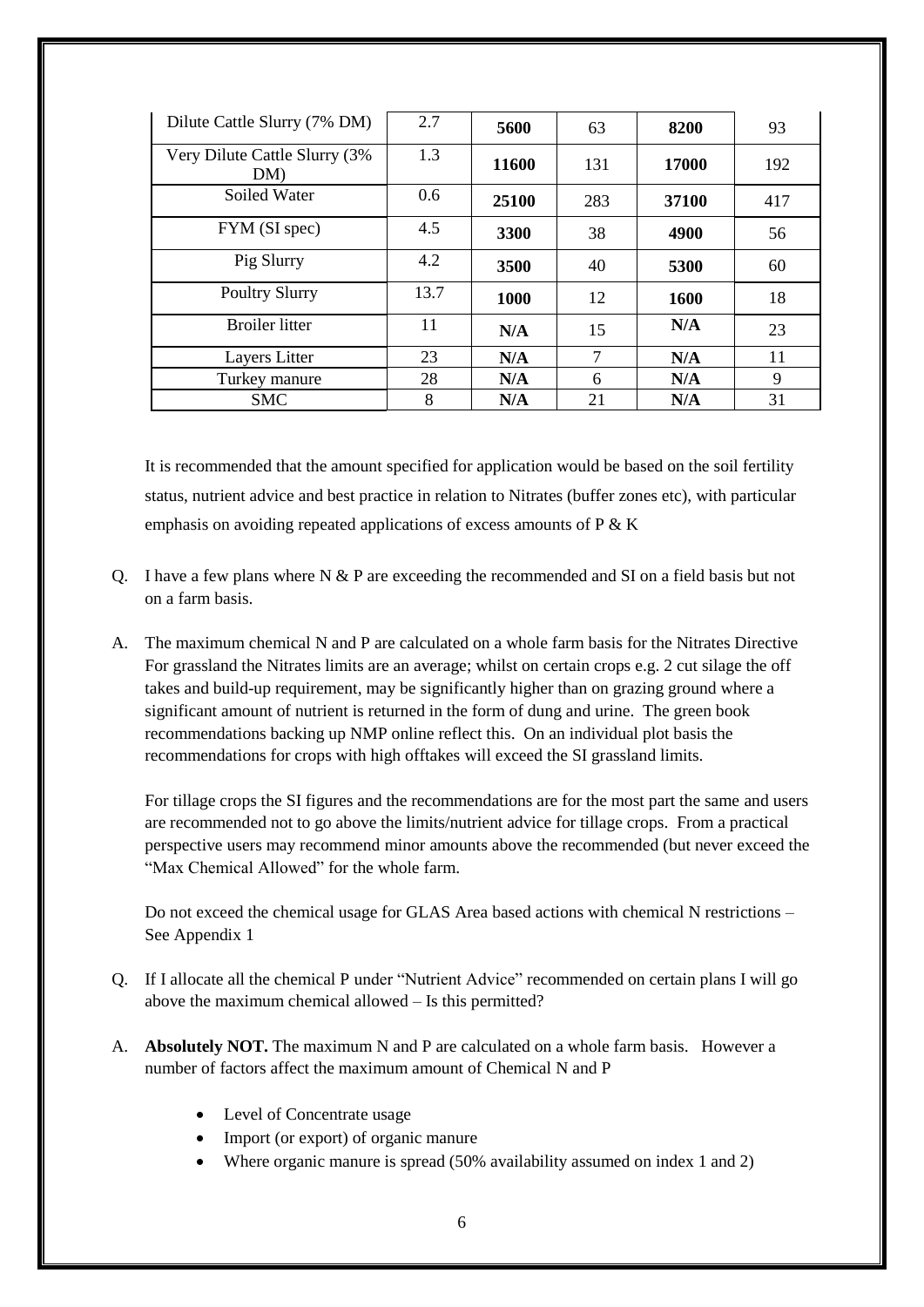Where meal usage is high the maximum Chemical P allowed is reduced accordingly. In this scenario the extra P is considered to be in in the Manure and/or spread back on the land by grazing livestock. In this case the planner will need to adjust back the chemical P as appropriate from the recommended level and decide; which are the priority areas to receive chemical P based on off-takes. In summary what you need to do is consider where the P in concentrates going is and focus chemical P on areas where it is not being returned.

- Q Nutrient advice and Nutrient applied figures going into the red Is this a problem
- A On an individual plot basis it would be almost impossible to keep all figures out of the red. The red figures should be used as a guide but in general it would not be recommended to go over the recommendation by a substantial amount. Preparing a plan is about coming up with a practical plan for the farmer within the overall limits in a way that reflects his fertiliser allocation patterns. For example, a farmer using CAN and Pasture sward only on a plot is unlikely to change to use 4 or 5 different products to exactly meet the fertiliser requirement of that plot. However, where current practice is not adequate to meet requirements then incremental change should be recommended, for example introducing a compound that better reflects the needs of the farm.
- Q. When can GLAS NMP's be submitted to DAFM?
- A. This facility is currently unavailable and there is a button "Submit to DAFM but this will not allow submission at this stage and we will alert users when this is working.
- Q. What updates/improvements to NMP online have taken place in recent weeks?
	- Reports are now printing the chemical fertiliser and the fertiliser plan
	- Crop Yield adjustments for Tillage crops are operating correctly
	- FYM from Horses and non-bovine/ovine is now calculating in the system
	- Slurry from sheep on slats is now calculating
	- Check out section above on Dilution and slurry
- Q. How should former REPS 4 habitats which are now designated landscape features under BPS be dealt with?
- A. Former REPS 4A habitats which have been designated as Landscape Features use crop type: REPS 4A Habitat (BPS Designated Landscape Feature)"

#### **NMP Help Desk: 0761111339**

#### **Email: [nmp.helpdesk@teagasc.ie](mailto:nmp.helpdesk@teagasc.ie)**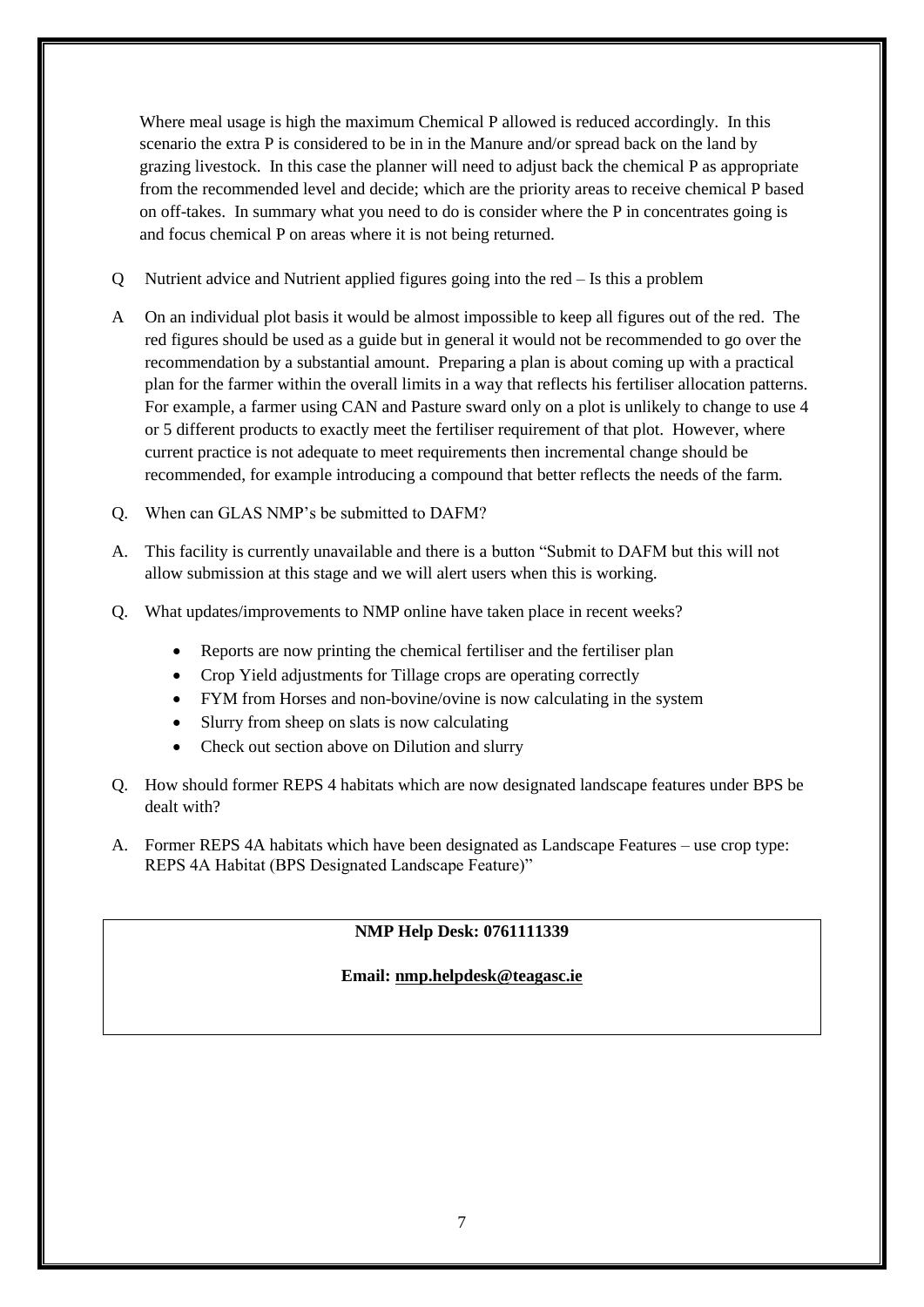# **Appendix 1 Nutrient Management Planning**

# **GLAS Actions and Habitat Grasslands – C. Keena 7th December <sup>2016</sup>**

|                          | <b>GLAS CROP</b>        | <b>GLAS Limits</b>                   | <b>NMP Online Recommendations</b>     |
|--------------------------|-------------------------|--------------------------------------|---------------------------------------|
| Low Input                |                         | 40 kgs chemical N / ha               | 40 kgs N / ha                         |
| <b>Permanent Pasture</b> |                         | No restriction on slurry, P and K    | P.K.: Offtakes only. No build-up.     |
|                          |                         | (other than S.I. No. 610 of 2010)    | <b>See Note 1</b>                     |
|                          | <b>Traditional Hay</b>  | 40 kgs chemical N / ha               | 40 kgs N / ha                         |
| Meadows                  |                         | No restriction on slurry, P and K    | P.K.: Offtakes only. No build-up.     |
|                          |                         | (other than S.I. No. 610 of 2010)    | <b>See Note 1</b>                     |
|                          | <b>Breeding Wader</b>   | No Fertiliser allowed                | None                                  |
|                          | and Curlew              |                                      |                                       |
|                          | Chough                  | 40 kgs chemical N / ha               | 40 kgs N / ha                         |
|                          |                         | No restriction on slurry, P and K    | P.K.: Offtakes only. No build-up.     |
|                          |                         | (other than S.I. No. 610 of 2010)    | See Note 1                            |
|                          | Corncrake               | $30 \mathrm{kg}$ chemical N / ha     | 30 kgs N / ha                         |
|                          |                         | No restriction on slurry, P and K    | P.K: Offtakes only. No build-up.      |
|                          |                         | (other than S.I. No. 610 of 2010)    | See Note 1                            |
|                          | Geese and               | No fertiliser restriction            | As normal grassland                   |
|                          | Swans                   | (other than S.I. No. 610 of 2010)    | No separate crop type in NMP          |
|                          |                         |                                      | online - use existing field crop type |
|                          | Hen Harrier             | 40 kgs chemical N / ha               | 40 kgs N / ha                         |
|                          |                         | No restriction on slurry, P and K    | P.K.: Offtakes only. No build-up.     |
|                          |                         | (other than S.I. No. 610 of 2010)    | See Note1                             |
|                          | Twite A                 | 35 kgs chemical N / ha               | 35 kgs N / ha                         |
|                          |                         | No restriction on slurry, P and K    | P.K.: Offtakes only. No build-up.     |
| <b>Farmland Birds</b>    |                         | (other than S.I. No. 610 of 2010)    | See Note 1                            |
|                          | Twite C                 | Half rate fertiliser for cereal crop | Half rate N.P.K for Spring Oats       |
|                          |                         |                                      | irrespective of crop                  |
|                          | <b>Grey Partridge</b>   | Half rate fertiliser for the crop    | Farmers to be advised that the        |
|                          |                         |                                      | portion of the 12 m Grey Partridge    |
|                          |                         |                                      | Margin being established in any       |
|                          |                         |                                      | year may receive half the             |
|                          |                         |                                      | prescribed rate of fertiliser for     |
|                          |                         |                                      | Spring Oats but won't show on         |
|                          |                         |                                      | NMP Online.                           |
|                          |                         |                                      | <b>See Note 2</b>                     |
|                          |                         |                                      | No separate crop type in NMP          |
|                          |                         |                                      | online - use existing field crop type |
|                          | <b>Riparian Margins</b> | No fertiliser allowed                | <b>See Note 2</b>                     |
|                          |                         |                                      | No separate crop type in NMP          |
|                          |                         |                                      | online - use existing field crop type |
|                          | <b>Arable Margins</b>   | No fertiliser allowed                | See Note 2 No separate crop type      |
|                          |                         |                                      | in NMP online - use existing field    |
|                          |                         |                                      | crop type                             |
|                          | <b>Catch Crops</b>      |                                      | If Sown post 15 Aug / Not to be       |
|                          |                         |                                      | Grazed: No chemical N.P K             |
|                          |                         |                                      | allowed                               |